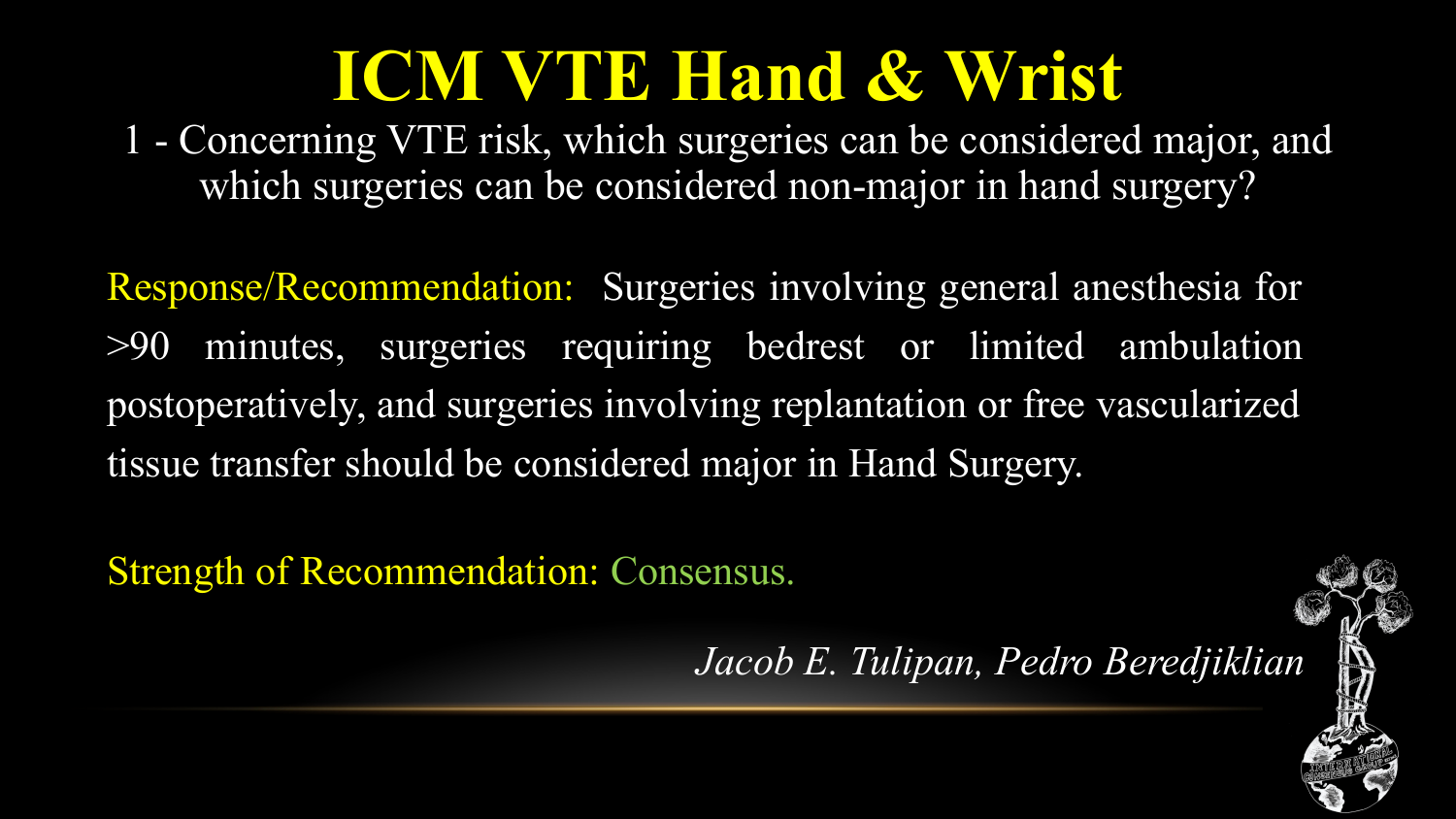1 - Concerning VTE risk, which surgeries can be considered major, and which surgeries can be considered non-major in hand surgery?



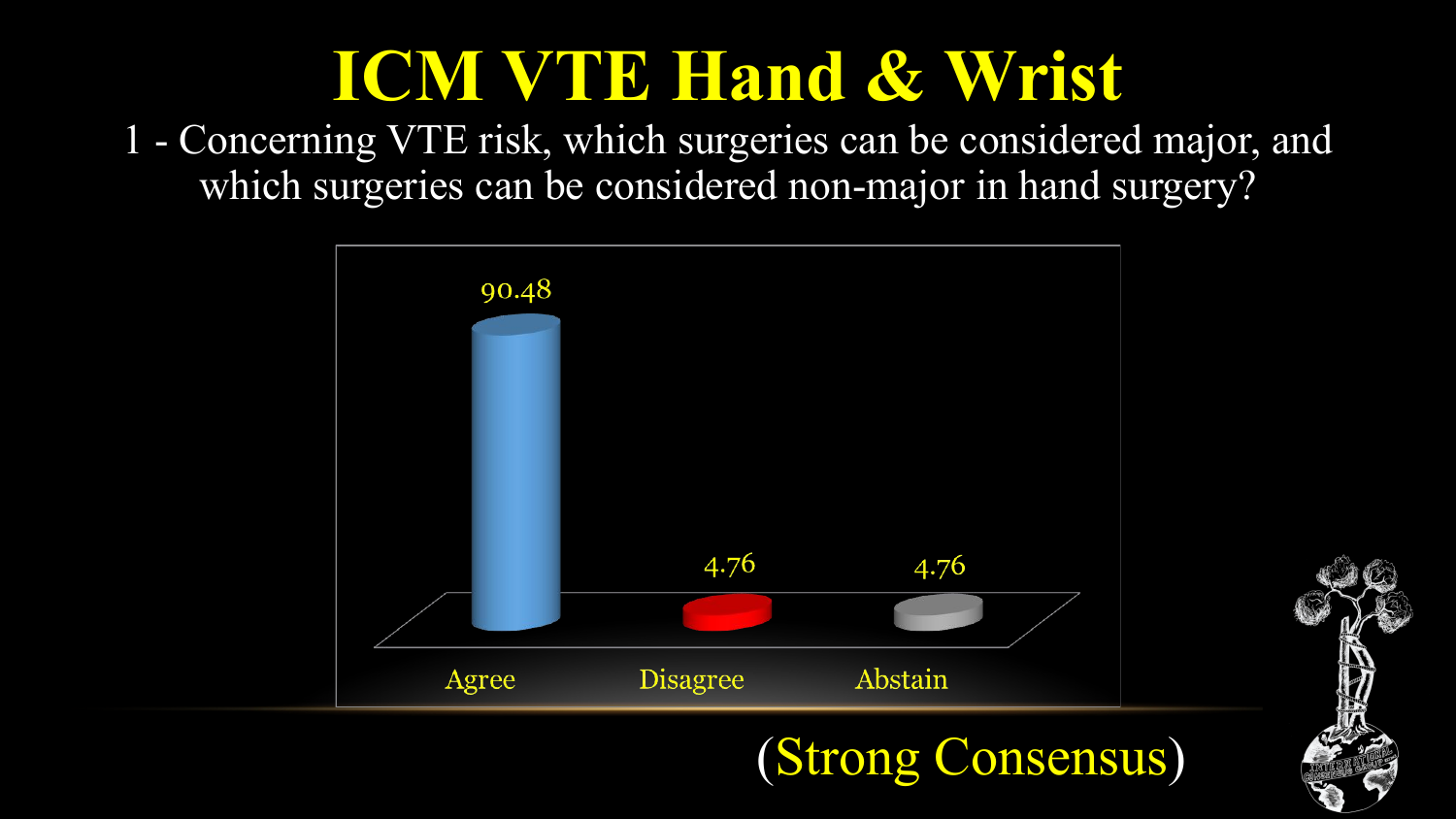2 - Is routine VTE prophylaxis required for patients undergoing wrist surgery?

Response/Recommendation: Routine venous thromboembolism (VTE) prophylaxis is not required for patients undergoing wrist surgery. It should be considered in patients with strong family history of VTE or patients who are unable to ambulate perioperatively.

Strength of Recommendation: Limited.

*Jacob E. Tulipan, Pedro Beredjiklian*

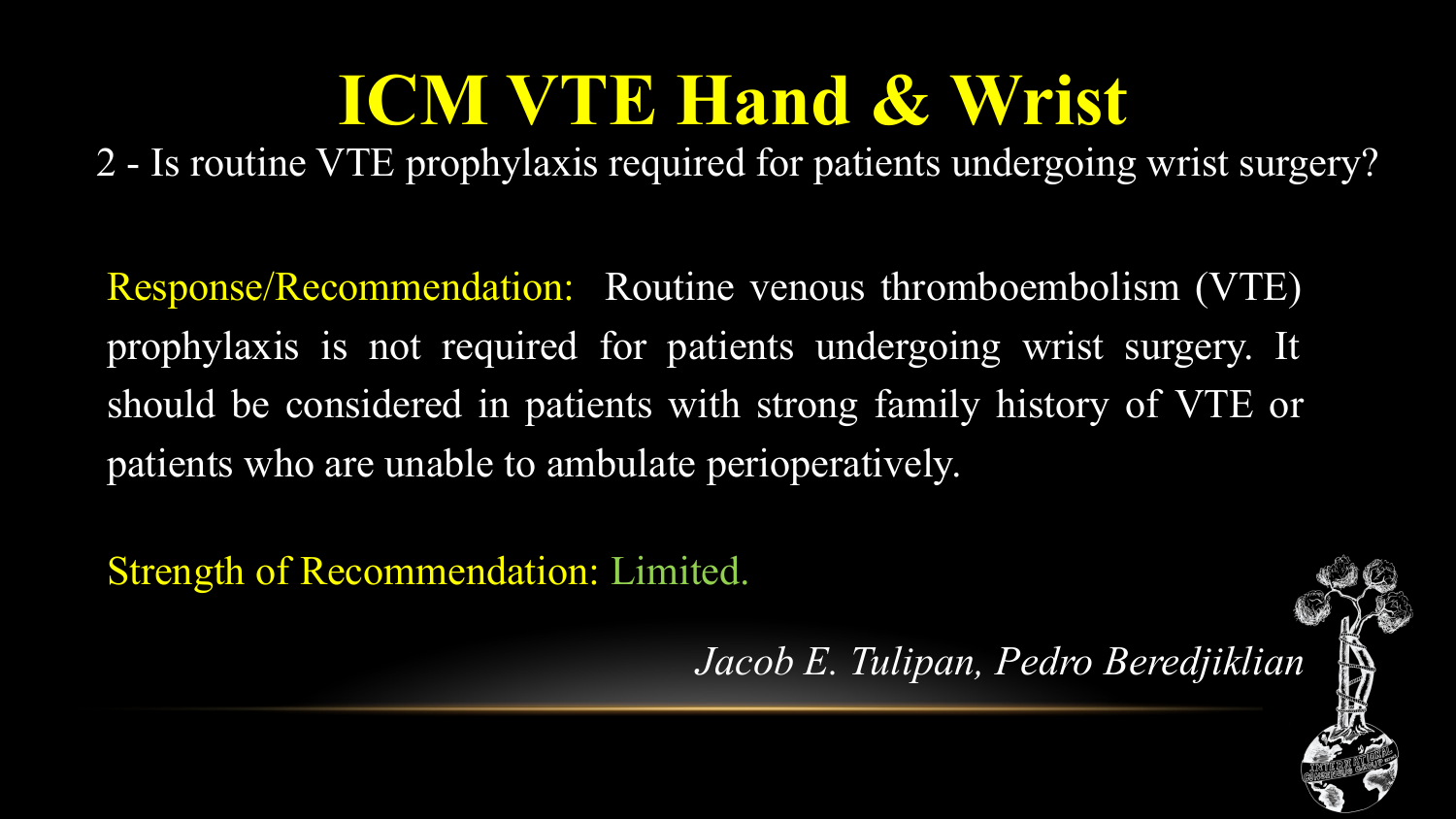#### 2 - Is routine VTE prophylaxis required for patients undergoing wrist surgery?





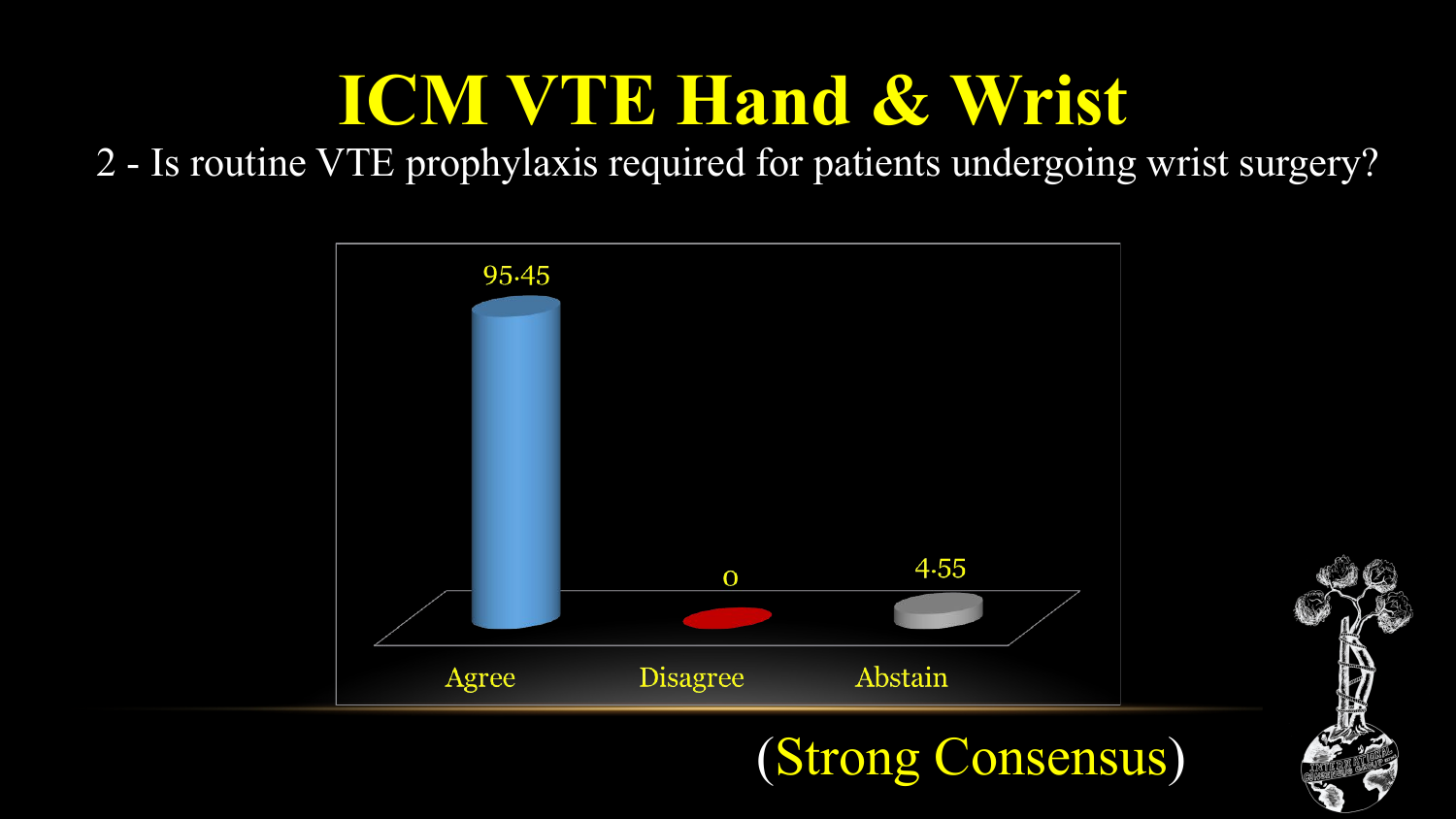3 - Is routine VTE prophylaxis required for patients undergoing finger surgery?

Response/Recommendation: Thromboprophylaxis is not routinely required for patients undergoing finger or thumb surgery. In patients undergoing digit replantation or microvascular surgery with extended operative time, venous thromboembolism (VTE) prophylaxis may be indicated.

Strength of Recommendation: Limited.

*Jacob E. Tulipan, Pedro Beredjiklian*

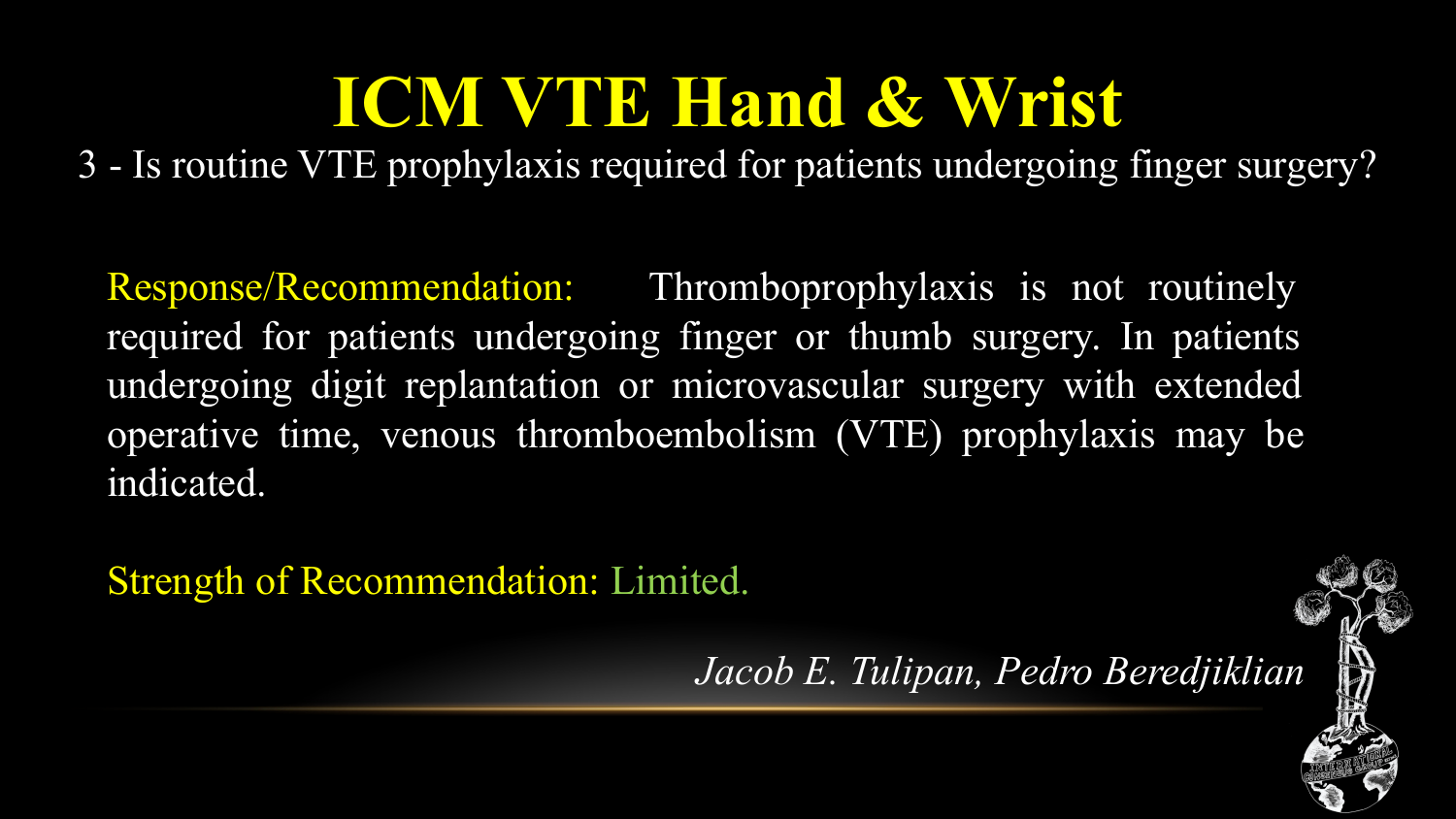#### 3 - Is routine VTE prophylaxis required for patients undergoing finger surgery?





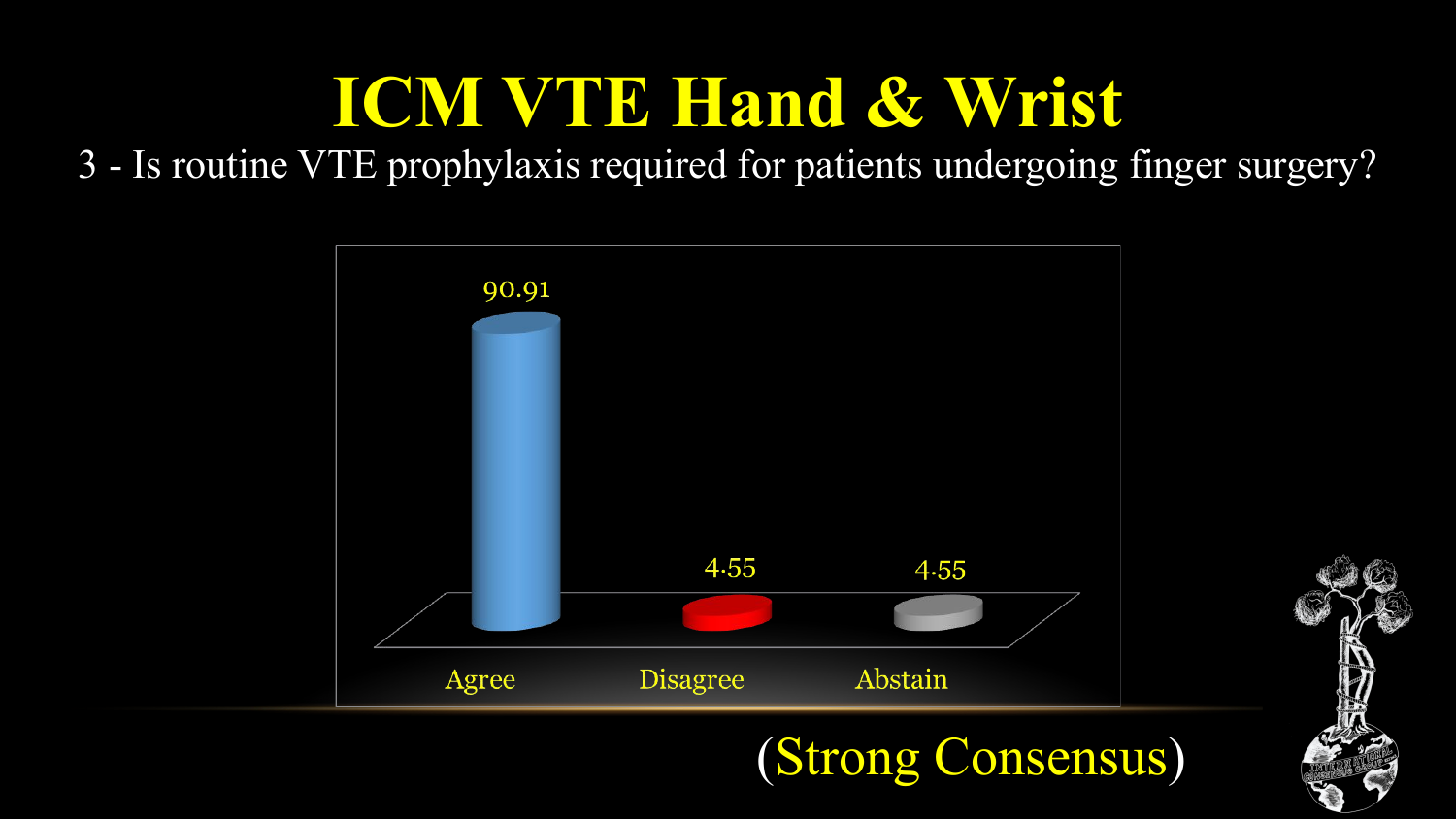4 - Should anticoagulants be held prior to performing hand and wrist surgeries?

Response/Recommendation: Antiplatelet and anticoagulant medication do not need to be discontinued in patients undergoing hand and wrist surgeries, especially in patients at high-risk of venous thromboembolism (VTE) and those undergoing carpal tunnel surgery.

Strength of Recommendation: Moderate.

*Geert Meermans, Amy C. Lu, Patricia Fogarty Mack, Christopher M. Jones*